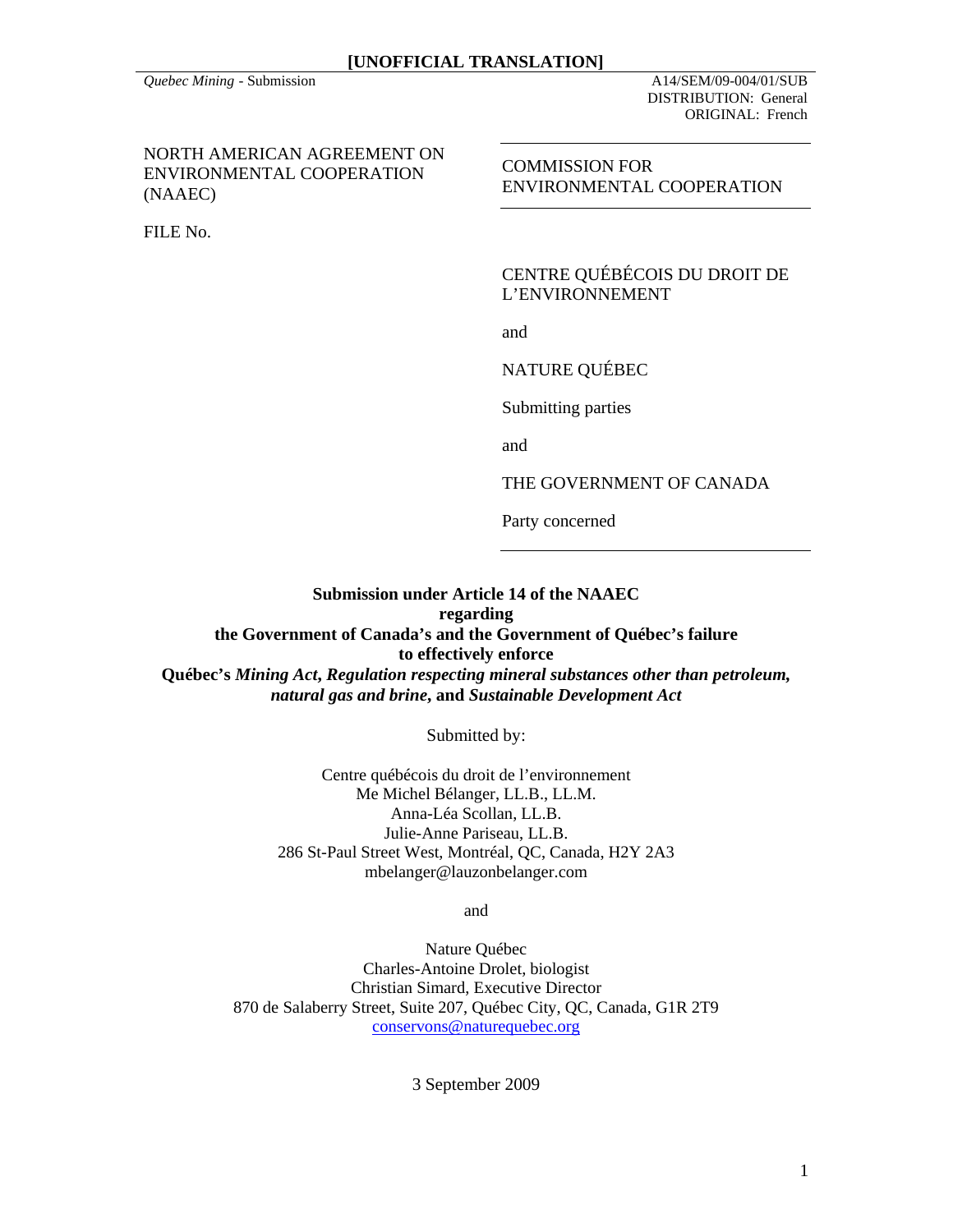### **A. SUBMITTING PARTIES**

- 1. The submitting parties are the Québec Centre for Environmental Law (*Centre québécois du droit de l'environnement*—CQDE) and Nature Québec.
- 2. The CQDE is a nongovernmental organization based in Québec, Canada incorporated as a nonprofit organization under the *Companies Act* since 9 August 1989.
- 3. The CQDE's mission is to promote environmentally responsible legal measures and practices. In the collective interest, it fosters the development of environmental management methods that place citizen-based actions at the heart of mechanisms to protect our environment.
- 4. The CQDE takes part in governmental consultations on various legislative and regulatory reforms and is actively involved in changing Québec's environmental law, having produced over 40 legal memoranda and analyses for parliamentary commissions, the Senate and concerned departments.
- 5. When appropriate, the CQDE takes action before the courts to promote the development of progressive jurisprudence in areas touching on environmental law.
- 6. Nature Québec, formerly the Québec Nature Conservation Union (*Union québécoise pour la conservation de la nature*—UQCN), is an organization based in Québec, Canada and incorporated as a nonprofit organization under the *Companies Act* since 1 June 1981.
- 7. This organization unites people and organizations working to protect the environment and promote sustainable development.
- 8. Nature Québec works to preserve the diversity of species and ecosystems. Since its beginnings, the organization has pursued the objectives of the World Conservation Strategy of the International Union for Conservation of Nature (IUCN).
- 9. Nature Québec takes active part in public debates and demands a public review prior to the approval of any governmental project, policy or program that could negatively affect the environment.
- 10. Nature Québec seeks to work with governments, municipalities and businesses in order to improve natural resource management legislation and methods.
- 11. Nature Québec is also an active member and one of the spokespersons of the Québec mining industry watchdog coalition "Pour que le Québec ait meilleure mine !" This coalition was founded in the spring of 2008 and is made up of about a dozen organizations. Its goal is to re-examine the framework and development of Québec's mining sector. The coalition also seeks to promote better mining exploration and exploitation practices from a social and environmental perspective.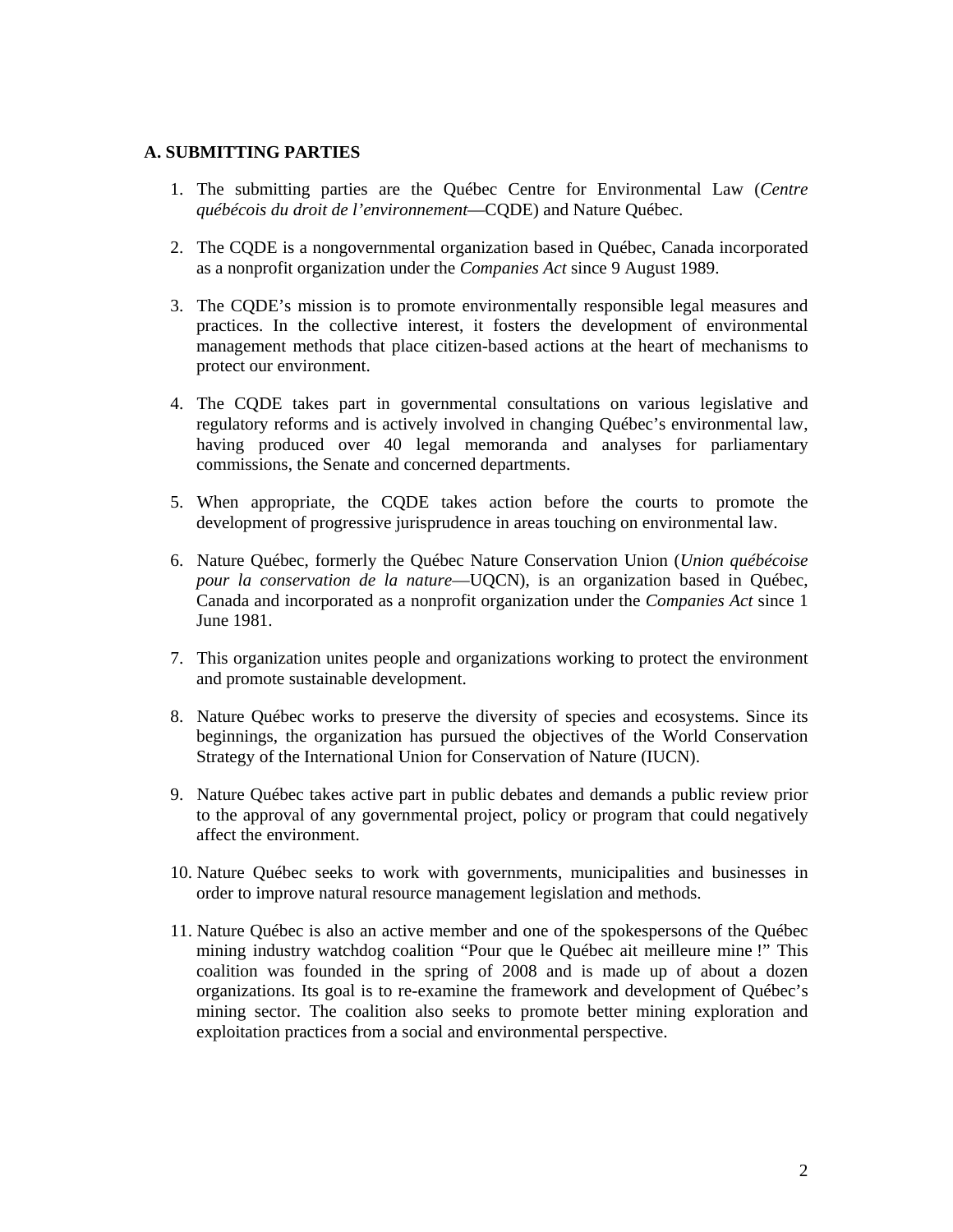### **B. PARTY CONCERNED BY THE SUBMISSION**

- 12. The submission concerns the Government of Canada's failure to effectively enforce the mining management legislation described below, which falls under the jurisdiction of its province of Québec.
- 13. The Government of Canada is bound by the practices and failures committed by the government of its province of Québec with respect to matters under its jurisdiction related to enforcement of the *North American Agreement on Environmental Cooperation (NAAEC)*, in accordance with the declaration issued by the Government of Canada in Appendix 41 (para. 1) of the Agreement. Moreover, in order to give effect to the goals of the Agreement and implement its provisions:
	- *a.* The Québec parliament approved the *North American Agreement on Environmental Cooperation (NAAEC)* through section 2 of the *Act respecting the implementation of international trade agreements (*L.Q. 1996, c. 6, becoming R.S.Q, c. M-35.2*),* adopted by the Québec National Assembly on 12 June 1996, given Royal Assent on 13 June 1996, and coming into force on 10 July 1996, by order in council no. 840-96 of 3 July 1996 (1996) 128 *G.O. II*  4103. Moreover, section 8 of this same Act confirms that the clauses of the NAAEC relating to *enforcement matters* apply to the government of Québec.
	- b. On 2 December 1996, the government of Québec signed the *Canadian Intergovernmental Agreement Regarding the North American Agreement on Environmental Cooperation*, section 2 of which stipulates that the signatories are bound by their obligations under the NAAEC, in accordance with their respective jurisdictions; and Articles 5 (para. 3), 7, 8, and 9 explicitly set out that the clauses of the NAAEC relating to enforcement matters (*Submissions* of Article 14, *Consultation and Resolution of Disputes* procedure) apply to the signatory governments.

# **C. THE LEGISLATION WITH WHICH THE CONCERNED PARTY IS CHARGED WITH FAILING TO EFFECTIVELY ENFORCE**

- 14. The submission is filed pursuant to Article 14 of the *North American Agreement on Environmental Cooperation (NAAEC)*. It alleges that the government of Québec has failed to effectively enforce the following laws:
	- a. The *Mining Act*, R.S.Q. c. M-13.1, (hereafter called the "Act"), specifically sections 221, 222, 232.1, 232.2, 232.3, 232.4, 232.5, and 251, concerning the requirements to submit activity reports, land restoration, and the powers of inspection of the department of natural resources and wildlife (*ministère des Ressources naturelles et de la Faune*—hereafter called the "MRNF"). The relevant excerpts of the *Mining Act* are enclosed herein as Appendix 1.
	- b. The *Regulation respecting mineral substances other than petroleum, natural gas and brine*, R.Q. c. M-13.1, r.2, (hereafter called the "Regulation"), specifically, sections 108, 109, 110, 111, 112, 113, 114, and 115 concerning financial guarantees for carrying out the rehabilitation and restoration work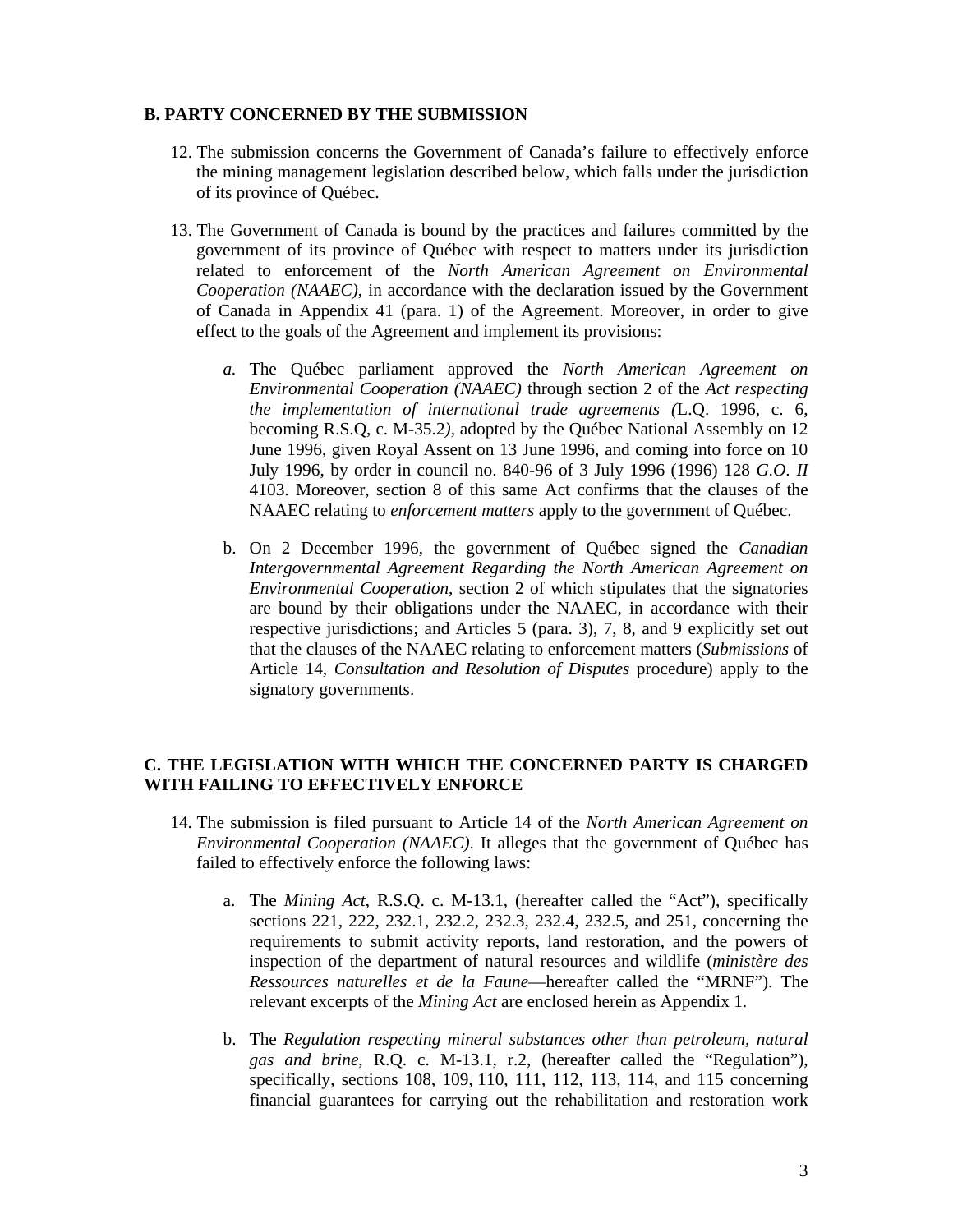under articles 232.1 and following of the *Mining Act*. The relevant excerpts of the *Regulation respecting mineral substances other than petroleum, natural gas and brine* are enclosed herein as Appendix 2.

- c. The *Sustainable Development Act* R.S.Q. c. D-8.1.1, specifically section 6 concerning the principles of environmental protection, economic efficiency, access to knowledge, and polluter pays. The text of the *Sustainable Development Act* is enclosed herein as Appendix 3.
- 15. There are 24 active mines in Québec, along with 13 primary deposits.<sup>1</sup> Québec is ranked second in Canada (among both provinces and territories) in terms of mining sector investment, which totaled  $429,893$  thousand dollars in 2007.<sup>2</sup>
- 16. However, as indicated in the report examined below, poor State management of the province's mining resources has had disastrous consequences, particularly from an environmental standpoint, but also at the economic and social levels.

# **D. REPORT OF THE AUDITOR GENERAL OF QUEBEC ON GOVERNMENT INTERVENTIONS IN THE MINING SECTOR**

- 17. On 1 April 2009, the Auditor General of Québec delivered his conclusions on government interventions in the mining sector. More specifically, the report examined the MRNF's management of the mining sector.
- 18. The broad outlines of the report highlight not only the fact that in most cases this management does not comply with legislation, but also that the Québec State poorly manages the natural resources with which it is entrusted, gains almost no exploitation royalties for these resources, and ends up with environmental and financial liabilities amounting to several hundred million dollars.

## *i. Management of information*

19. One of the primary failures noted by the Auditor General in his report is a serious deficiency in information management. As noted by the Auditor General:

> If the [MRNF] wishes to be in a position to advise the government on how best to orient mining sector development in the coming decades, it must be in a position to track the history of the situation, make a diagnosis, and anticipate the principle issues.<sup>3</sup>

- 20. Sections 221 and 222 of the Act stipulate the requirement for operators to submit preliminary reports and activity reports to the MRNF annually. These reports contain crucial information, in particular for monitoring rehabilitation and restoration plans and on the state of financial guarantees.
- 21. Moreover, section 251 of the Act confers powers on authorized inspectors allowing them, notably, to:

<sup>&</sup>lt;sup>1</sup> Report of the Auditor General of Quebec to the National Assembly for 2008–2009, Volume II, Chapter 2: Government interventions in the mining sector [the "Report"], pp 2–36

 $2^2$  Report, para. 2.11 on p. 2-8.

<sup>3</sup> Report, para. 2.44 on p. 2-16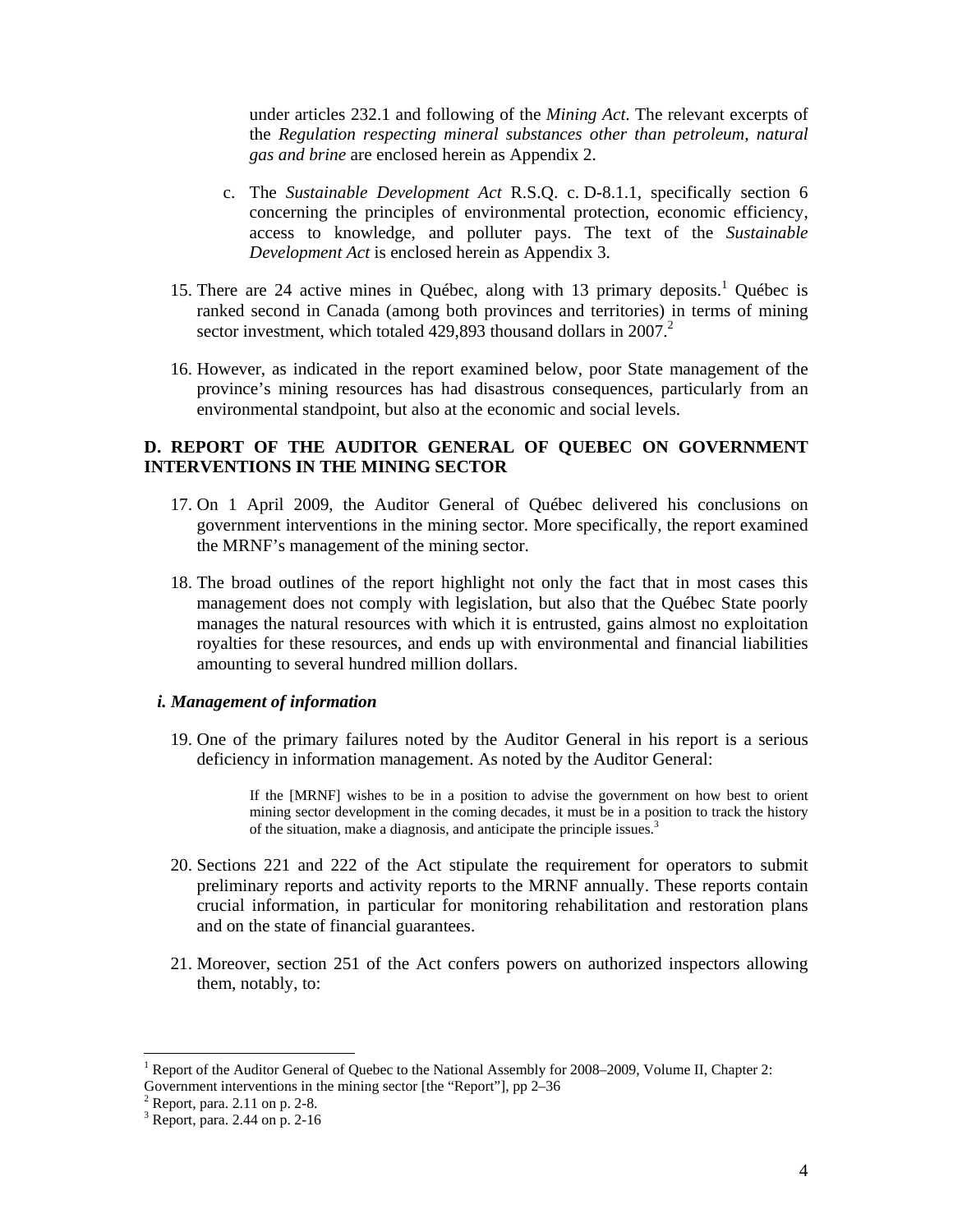2) examine and make copies of the books, registers, plans, accounts, records and any other documents related to that activity;

3) require any information or document relating to the activities governed by this Act and the regulations[.]

22. Despite these powers, which are vital to the effective management of mining resources, the Auditor General notes that:

> 56 percent of the 25 files analyzed did not include an inspection report. Moreover, in the reports we examined, the most recent inspection sometimes dated back over two years previous. On the other hand, we saw one file where eight inspections had been carried out over a two-and-a-half-year period, though we saw no evidence justifying this number.<sup>4</sup>

- 23. Notwithstanding these powers, the Auditor General noted that the documentation of mining site files made by the MRNF had serious flaws, such as a lack of justification and supporting documents for certain decisions, key pieces of evidence that were missing, or departmental actions not recorded in the documents.<sup>5</sup>
- 24. The Auditor General noted the importance of keeping mining site files up to date:

Given the relatively limited number of mining sites in operation and, at the same time, the significant economic, social and environmental impact they have in certain regions, we would expect to find a full and structured file for each one. Such a file is vital in order to determine, in a timely fashion, how the mine's activities compare to the plans made for rehabilitation and restoration, the state of its deposits, the nature of its ties to the community, its history of regulatory compliance, the state of its financial guarantees, etc.<sup>6</sup>

#### *ii. The rehabilitation plan*

- 25. The responsibility for restoring a mining site falls to the company operating it. This requirement is set out in section 231.1 of the Act and must be carried out based on a MRNF-approved plan. The plan is approved after consultation with the department of sustainable development, environment and parks (*ministère du Développement durable, de l'Environnement et des Parcs*—hereafter called the "MDDEP") – section 232.5 of the Act.
- 26. Section 232.2 of the Act stipulates that the plan must be submitted to the MDDEP for approval before operations commence.
- 27. According to the conclusions of the Auditor General, the MRNF has no internal mechanism by which it can determine and monitor the start of a company's mining operations.<sup>7</sup> By not ensuring it has such vital information, the MRNF is therefore not in a position to coordinate the reception of plans within the time limits set out in the Act.

<sup>4</sup> Report, para. 2.88 on p. 2-25

<sup>5</sup> Report, para. 2.101 on p. 2-27

<sup>6</sup> Report, para. 2.99 on p. 2-27

<sup>7</sup> Report, para. 2.66 on p. 2-20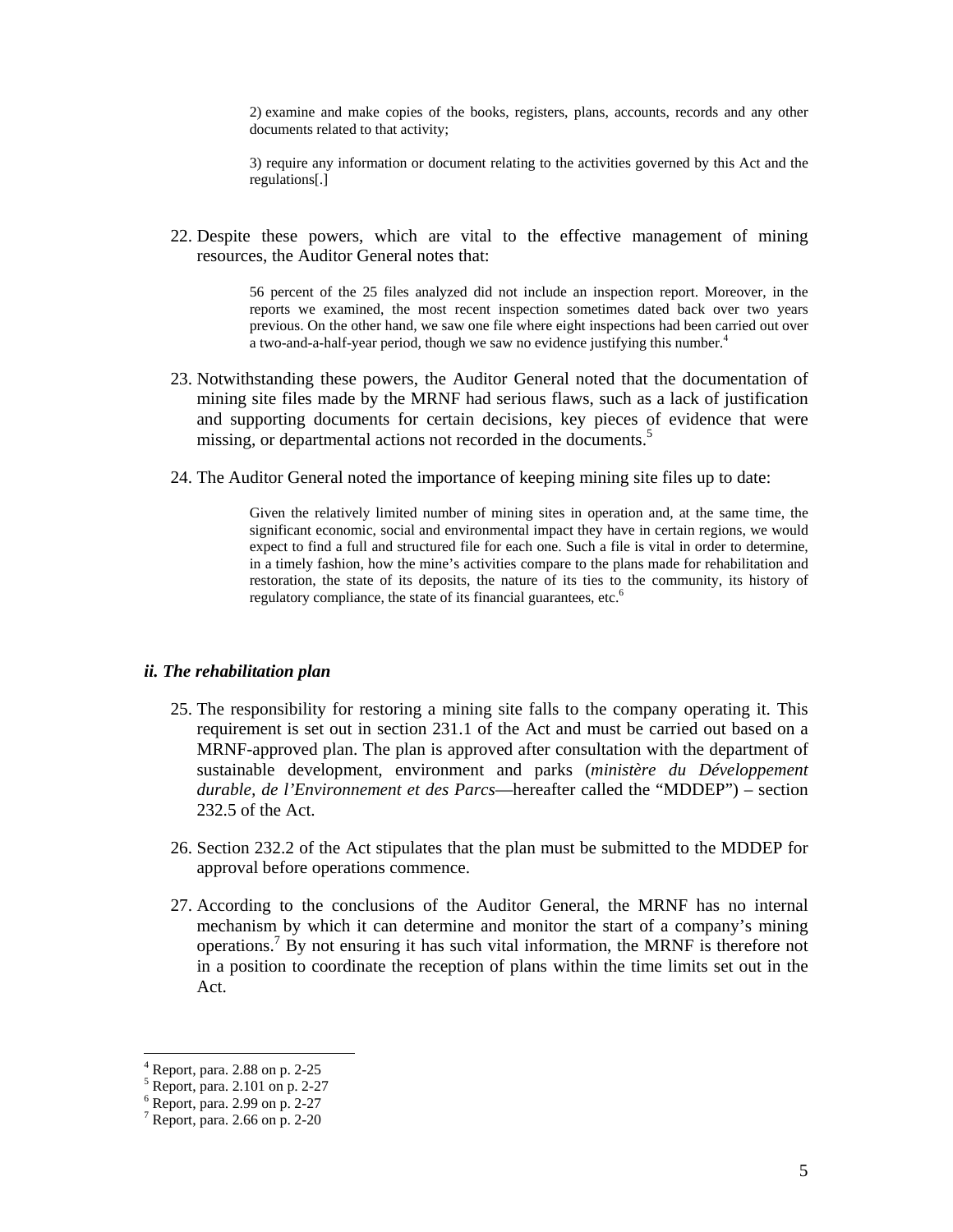- 28. The Auditor General noted the following failures in the 25 records he examined:
	- a. 2 companies had commenced operations before having submitted a plan;
	- b. 9 companies had not taken into account the required time to review the plan;
	- c. in these 11 files, the stipulated deadlines for tabling or reviewing the plan had not been met, and no fine had been levied; $8<sup>8</sup>$
	- d. In 10 files, the plan was approved despite a MDDEP notice that was inconclusive, unfavorable or that specified conditions, or in the absence of such a notice.<sup>9</sup>
- 29. In one of the files, the Auditor General even noted several omissions and inexplicable contradictions:

One analysis concluded that the plan was unacceptable while another arrived at different conclusions several months later and without a trace of any changes either to the plan or the file. The plan was finally approved without further explanation of the two different conclusions. In another case, the professional mentioned three times over a period of three years that the plan was unacceptable. The plan was nevertheless subsequently approved after an inspection noted that the site had been abandoned. Previously, the mine had been in operation for six years without a plan having been approved.<sup>10</sup>

[Our underlining]

30. Finally, the times for approving plans are unacceptably long, with the Auditor General calculating that the average time between tabling a plan and its approval is three years.<sup>11</sup>

### *iii. Financial guarantees*

- 31. In order to ensure that the responsibility to restore the mining site stipulated in section 232.1 of the Act is indeed charged to the operator, section 232.4 of the Act requires the operator to provide a financial guarantee, so that the government does not have to pay any eventual costs associated with the abandonment of a mining site. This guarantee must be described in the rehabilitation plan, and the amount is specified in section 111 of the Regulation.
- 32. Sections 112 and 113 of the Regulation lay out a payment schedule that provides for incremental payments based on the mine's operational life. These increments depend on the description of the guarantee, which must be included in the rehabilitation plan.
- 33. Moreover, the guarantee payments depend on MRNF approval of the rehabilitation plan. Under section 112 of the Regulation, payments are to start *only after* approval. Hence, unreasonable delays in approval, as well as failures to even table a plan, to

<sup>8</sup> Report, para. 2.66 on p. 2-20

<sup>9</sup> Report, para. 2.70 on p. 2-21

<sup>10</sup> Report, para. 2.67 on p. 2-21

 $11$  Report, para. 2.70 on p. 2-21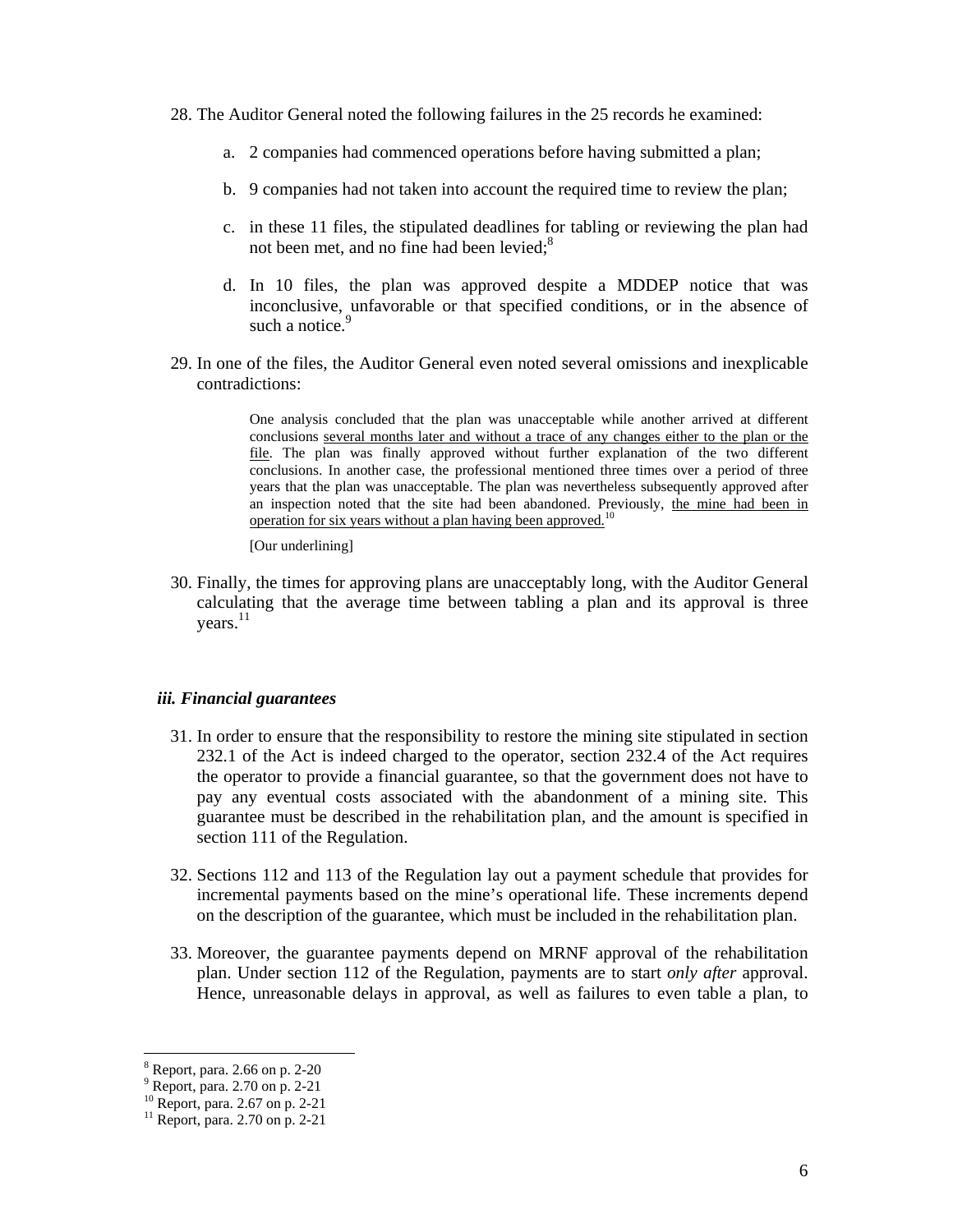which we referred in the previous section, can lead to disastrous consequences in the financial management of these files.

34. Furthermore, the Auditor General's report noted several significant problems in keeping track of guarantee payments.

> The guarantee payments have not always corresponded to the calendar established by the MRNF, with the delays occasionally exceeding two years. In some cases, the payments had just simply not been made. For example, in two files, we found repeated, unsuccessful, demands for immediate payment of the entire amount of the guarantee by the MRNF. According to the data available for these two files, at the time of our audit, the total unpaid guarantee represented roughly \$4.4 million.<sup>12</sup>

[Our underlining]

- 35. It would appear that failures to pay guarantees were also noted in 10 other files.<sup>13</sup> Because payment of these amounts were not made during the period of the mines' operation, it is likely that they will be charged to the community if ever a mine closes prematurely or goes bankrupt.
- 36. Finally, some of these failures are due not only to poor management by the MRNF, but rather to non-compliance with requirements set out under sections 112 and 113 of the Regulation. In seven of the cases examined, this poor enforcement of the Regulation resulted in the postponement of \$16 million in payments by the companies examined.<sup>14</sup>
- 37. These tremendous amounts are added to the restoration costs already born by the State, the result of mining exploration or operation sites abandoned by their owners. These costs were estimated at \$264 million on 31 March 2008.<sup>15</sup> It is thus imperative that the government of Québec make use of and enforce compliance with all available measures so that the resources belonging to the citizens it represents are protected not at their own expense but at the expense of those who profit from them.

#### *iv. Public participation – information requirements*

- 38. In his report, the Auditor General deplored the fact that the MRNF stopped making information about the mining industry public. Not only is such information necessary for the people of Québec to understand the benefits and impacts of the sector, it is also vital for regions that are economically dependant on mining operations.<sup>16</sup>
- 39. The Auditor General's report also recommended that the MRNF:

clearly determine the information needed to acquire and maintain the knowledge concerning the mining sector; develop tools making it possible to collect management information that is precise, up-to-date and likely to be incorporated in the decision-making process; make the

<sup>12</sup> Report, para. 2.79 on p. 2-23

<sup>13</sup> Report, paras. 2.80 to 2.83, on pp 2-23, 2-24

<sup>14</sup> Report, paras. 2.81-2.82, on pp 2-23, 2-24

<sup>15</sup> Report, para. 2.61 on p. 2-19

<sup>16</sup> Report, para. 2.48 on p. 2-17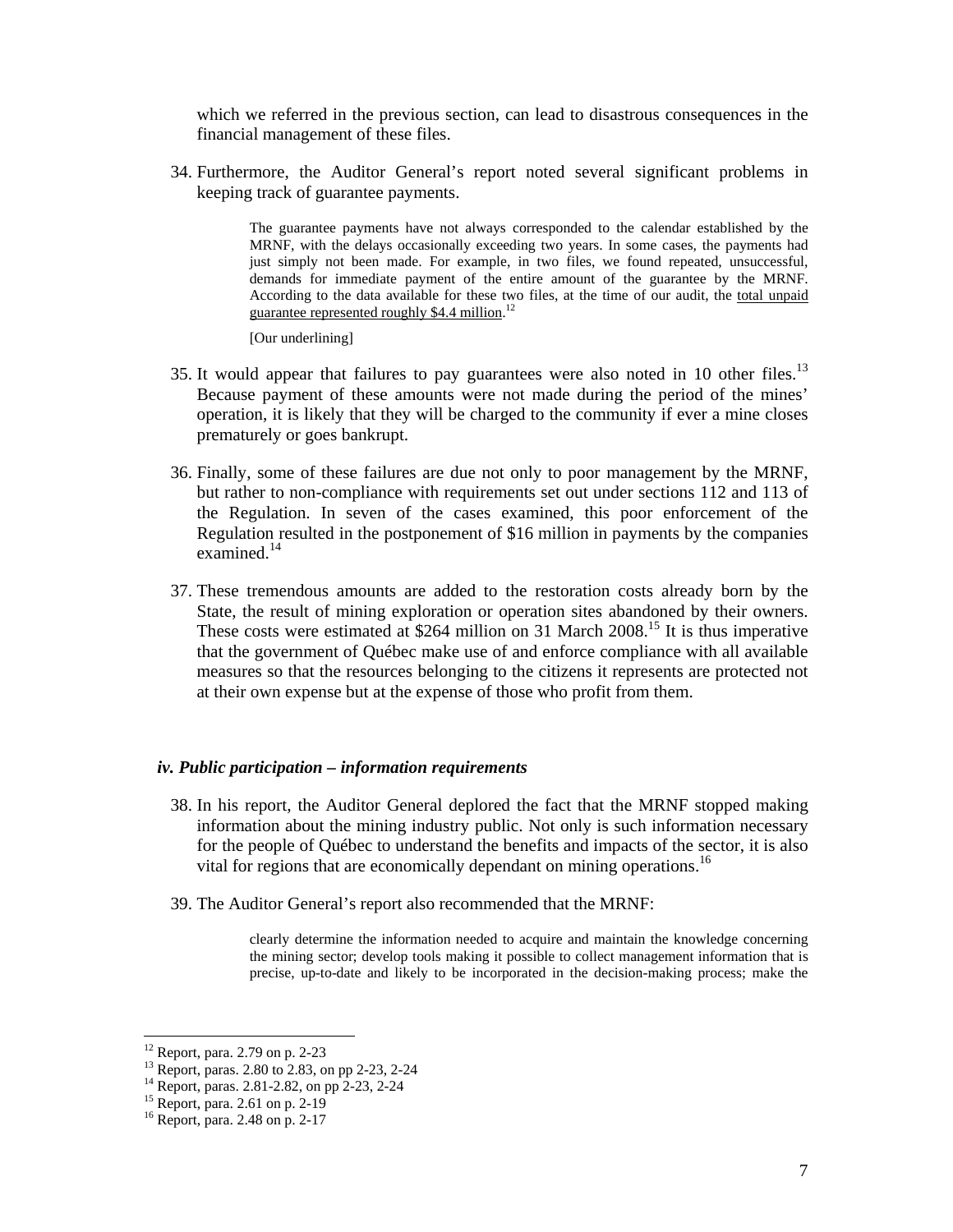information available in order to facilitate, among other things, the participation of interested individuals in the decision-making process and their involvement.<sup>17</sup>

40. Indeed, the *Sustainable Development Act*—which under section 3 applies to the MRNF—states in section 6 among its principles the participation and commitment of citizens and access to knowledge. These principles are also part of the government's sustainable development strategy.<sup>18</sup>

# **F. CONCLUSION**

- 41. For all of these reasons, the submitting parties respectfully request the Commission for Environmental Cooperation to develop a factual record on the Government of Canada's failure to enforce its legislation concerning the effective management of mines operating in the province of Québec, laws which fall under the jurisdiction of the Québec government.
- 42. A thorough study of the facts put forward in the submission would allow the Commission for Environmental Cooperation to shed light on the government's practices and numerous failures in the mining sector. Moreover, such an investigation by the Commission would be in keeping with the objectives of the *North American Agreement on Environmental Cooperation (NAAEC)*, as stated in Article 1 of the Agreement, in particular:

(a) foster the protection and improvement of the environment in the territories of the Parties for the well-being of present and future generations;

(b) promote sustainable development based on cooperation and mutually supportive environmental and economic policies;[…]

(g) enhance compliance with, and enforcement of, environmental laws and regulations;

(h) promote transparency and public participation in the development of environmental laws, regulations and policies;

(i) promote economically efficient and effective environmental measures.

- 43. A more detailed examination of the facts would, notably, allow the Commission for Environmental Cooperation (CEC) and the Parties to the *North American Agreement on Environmental Cooperation (NAAEC)* to confirm the many failures of the government departments responsible for the mining sector.
- 44. The environmental laws cited herein do not stipulate any private remedy that would ensure their effective enforcement, and no other remedies are currently being sought.

 $17$  Report, para. 2.51 on p. 2-17

<sup>18</sup> Government Sustainable Development Strategy 2008–2013, Direction 1, p. 23